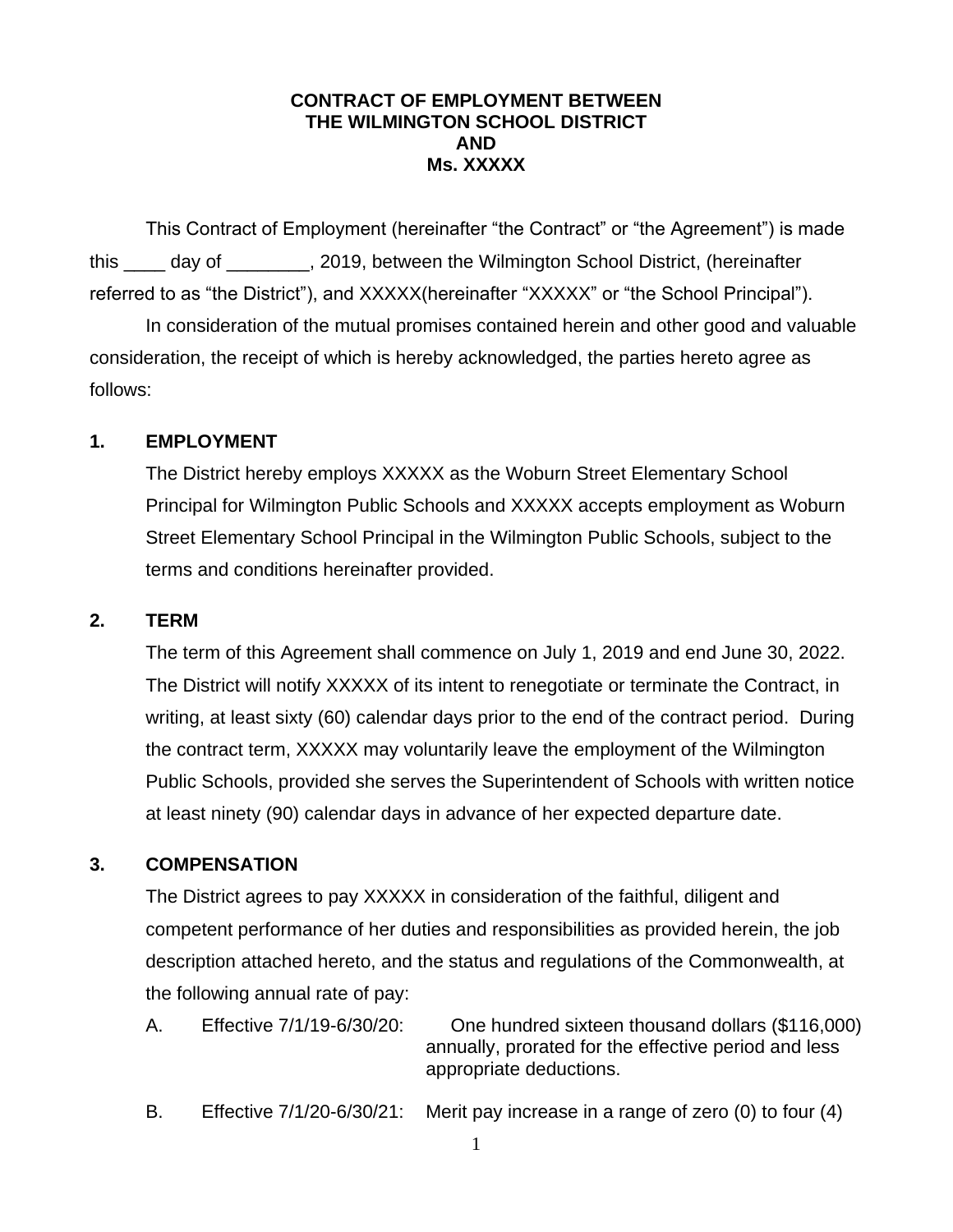percent of the previous year's salary with the actual increase to be determined by the Superintendent based upon the quality of performance demonstrated by the Principal during the previous year and economic conditions.

C. Effective 7/1/21-6/30/22: Merit pay increase in a range of zero (0) to four (4) percent of the previous year's salary with the actual increase to be determined by the Superintendent based upon the quality of performance demonstrated by the Principal during the previous year and economic conditions.

The salary shall be payable in twenty-six (26) equal installments.

# **4. DUTIES AND RESPONSIBILITIES**

XXXXX shall be the educational leader and manager of the Woburn Street Elementary School and shall supervise the operation and management of the school and school property in a competent manner, subject to the supervision and direction of the Superintendent. She shall diligently, faithfully and competently perform the duties and responsibilities imposed upon or required of the Woburn Street Elementary School Principal under:

- A. The statutes of the Commonwealth including, without limitation, M.G.L. Chapter 71, as amended by the Education Reform Act; and
- B. The policies of the School Committee; and
- C. The District and Schools annual improvement goals; and
- D. Regulations of local and state agencies; and
- E. The job description for the position of WOBURN STREET ELEMENTARY SCHOOL PRINCIPAL.
- F. Directives of the Superintendent of Schools or his/her designee; and
- G. The provisions of this Agreement.
- H. The Principal's individual goals as established by the Principal and/or the Superintendent or his/her designee.

XXXXX shall furnish and maintain throughout the term of this contract a valid and appropriate certificate qualifying her to act as Woburn Street Elementary School Principal pursuant to M.G.L. Chapter 71, §38G and regulations promulgated thereunder.

# **5. WORK DAY - WORK YEAR**

A. WORK DAY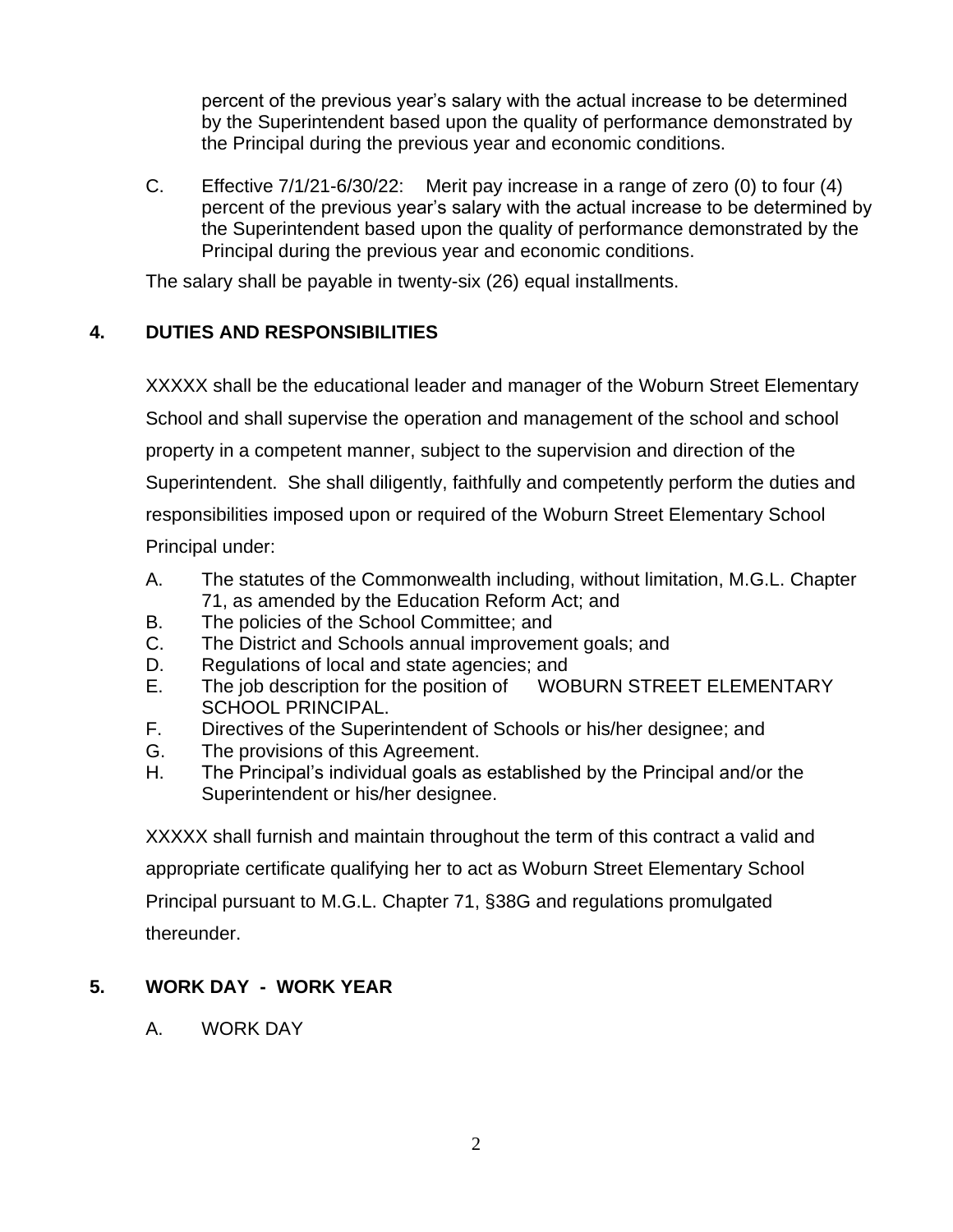XXXXX recognizes that the proper performance of her duties and responsibilities will require her to work longer than the school day and that her duties and responsibilities are not confined to prescribed hours.

### B. WORK YEAR

XXXXX's work year shall be 220 days.

## C. HOLIDAYS

XXXXX shall receive time off with pay for the following holidays: New Year's Day; Martin Luther King, Jr. Day; Presidents' Day; Patriots' Day; Memorial Day; Independence Day; Labor Day; Columbus Day; Veterans' Day; Thanksgiving Day; the day after Thanksgiving; and, Christmas Day. In the event that a holiday falls on a Sunday, XXXXX shall receive the following Monday as holiday with pay. Further, if XXXXX is on vacation or sick leave when a holiday occurs, she will not be provided with holiday pay in addition to vacation or sick leave pay.

# **6. DISMISSAL, DEMOTION, OR SUSPENSION**

The Superintendent may suspend, demote or dismiss XXXXX during the term of this Agreement, or any extension or renewal thereof, for good cause. "Good cause" shall mean any grounds put forth by the Superintendent which are not arbitrary, irrational, unreasonable, in bad faith, or irrelevant to the sound operations of the school system. It is expressly understood and agreed that the non-reappointment or non-renewal of XXXXX by the Superintendent upon the expiration of this Agreement shall not be considered a dismissal and shall not be subject to the good cause standard set forth above.

## **7. SICK LEAVE**

XXXXX shall be entitled to a sick leave benefit of fifteen (15) days annual sick leave per contract year, to accumulate to a maximum one hundred eighty (180) days. Up to five (5) sick leave days may be used each contract year for the purpose of attending to a member of XXXXX's immediate family who is ill or injured. In the case of prolonged illness or injury, XXXXX shall be responsible for keeping the Superintendent informed of her progress and anticipated date of return to work. Immediate family, as used herein, shall mean spouse, child, mother or father.

3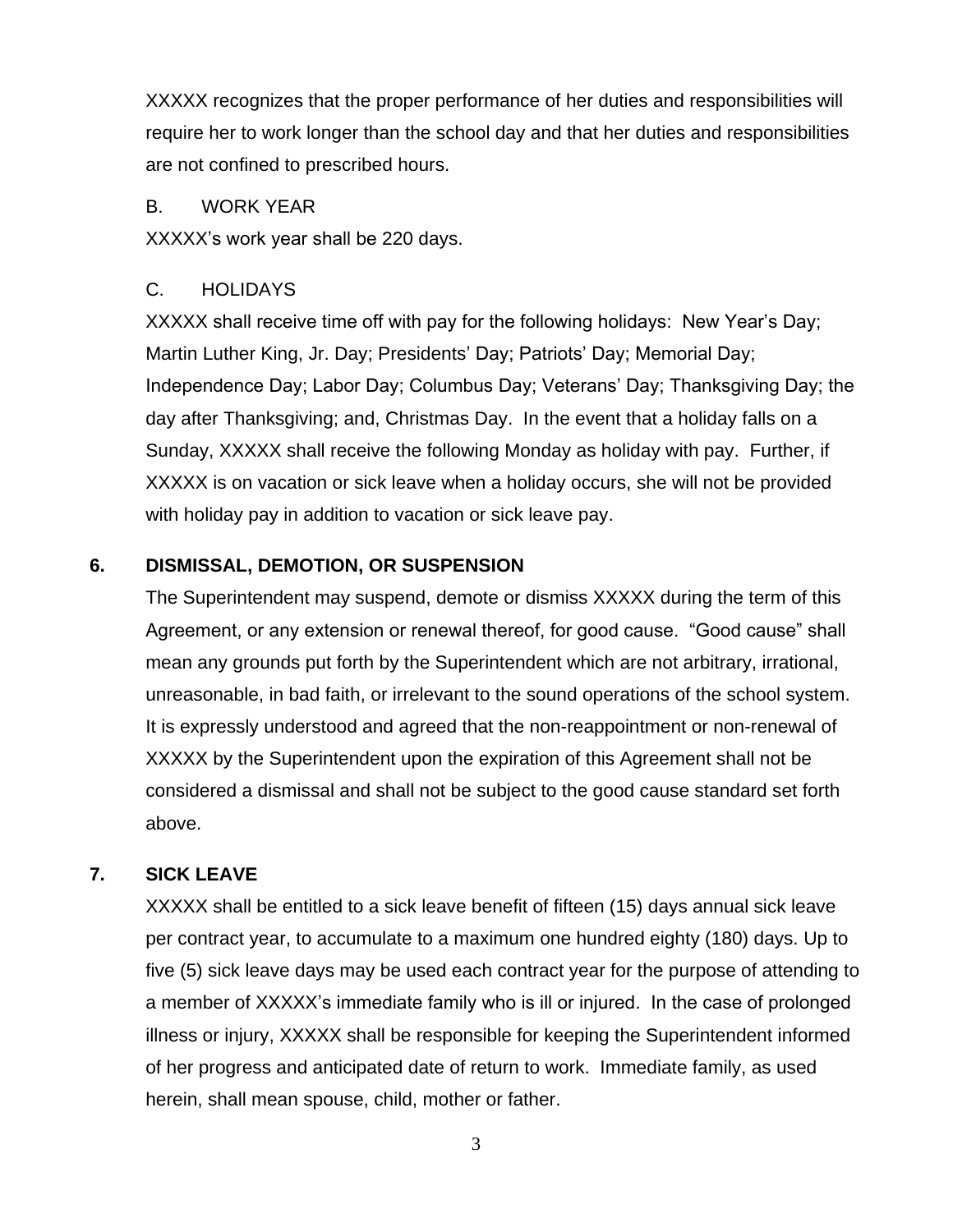XXXXX may be required to submit, upon request of the Superintendent, or his/her designee, appropriate medical documentation as proof of illness or injury. The District reserves the right, at its expense, to require XXXXX to be examined by a doctor of its choice.

The Superintendent, upon written request of XXXXX, may grant XXXXX who has exhausted her annual accumulated sick leave, additional sick leave with pay. The Superintendent shall notify the School Committee in the event he/she were to grant XXXXX any additional days.

## **8. PERSONAL LEAVE**

XXXXX shall be entitled to three (3) personal days leave annually to transact business which cannot be conducted outside the normal working hours. Personal days shall be used with the advance approval of the Superintendent. Such request shall be made in writing as soon as possible but not less than forty-eight (48) hours before the absence occurs. Unused personal days shall not be carried over from year to year.

## **9. BEREAVEMENT LEAVE**

XXXXX shall be granted up to five (5) days leave with pay on account of a death in the immediate family. Immediate family means spouse, child, parent, brother, sister or member of the household in which XXXXX is living.

An absence of up to three (3) days shall be granted for the purpose of attending the funeral of the XXXXX grandchild, grandparent, aunt, uncle, niece, nephew, first cousin, mother-in-law, father-in-law, sister-in-law or brother-in-law.

At the discretion of the Superintendent, additional time with or without pay may be allowed.

### **10. JURY DUTY**

In the event that XXXXX is called for jury duty, she will be permitted to be absent from work and shall be paid for the time spent as a juror, the difference between the amount received for jury duty and the amount she would have received for regular salary.

### **11. EXPENSE REIMBURSEMENT**

4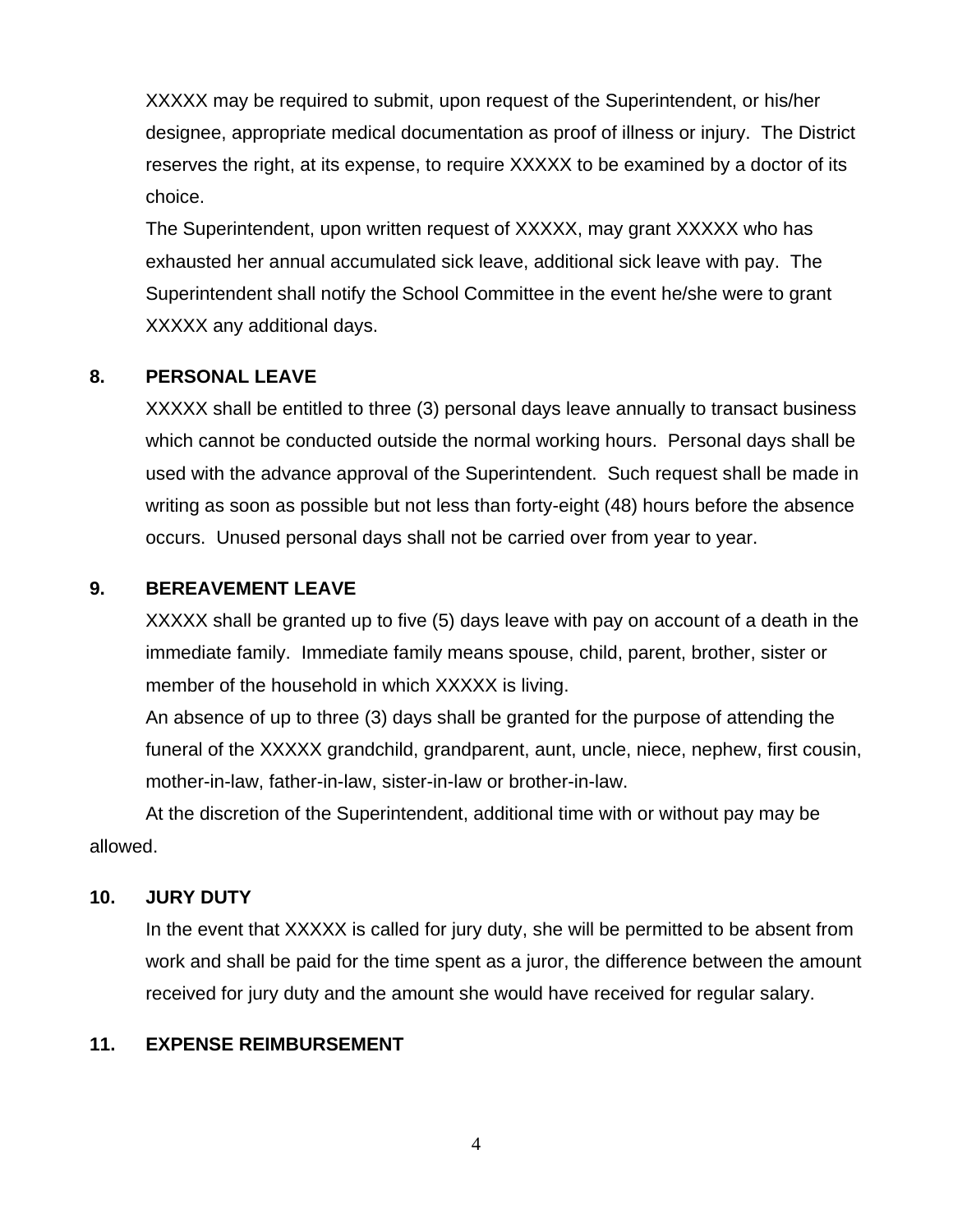XXXXX shall be reimbursed for expenses reasonably incurred in the performance of her duties in accordance with the General Laws of Massachusetts and the policies of the Wilmington School Committee, when approved in advance by the Superintendent of Schools or his/her designee. XXXXX will be reimbursed for expenses related to the Summer Institute and/or other professional development opportunities, up to a maximum of \$2,000.00 annually. If the total amount is not used within a fiscal year such amount may be carried over and accessible in subsequent fiscal years with prior approval of the Superintendent and not to exceed \$6000 per the duration of the threeyear contract. Requests for reimbursement will be accompanied by receipts and other necessary documentation.

#### **12. INSURANCE**

XXXXX shall be eligible to participate in the same health and life insurance benefits provided by the Town of Wilmington to other professional employees employed in the District, subject to the terms and conditions of said coverage and at the same rate of contribution applicable to said employees.

### **13. PROFESSIONAL ACTIVITIES**

Days may be granted for professional improvement at the Superintendent's discretion and only with the Superintendent's prior approval.

XXXXX may accept speaking, writing, lecturing or other engagements of a professional nature as she sees fit, provided they do not interfere with or derogate from her duties as Woburn Street Elementary School Principal, and she has the prior approval of the Superintendent of Schools.

### **14. EVALUATION**

On an annual basis, XXXXX and the Superintendent shall establish goals and objectives for the appropriate contract year. These goals and objectives shall be reduced to writing and make up part of the criteria by which XXXXX is evaluated by the Principal.

The Superintendent shall evaluate the performance of XXXXX and shall meet with XXXXX on or before June 30<sup>th</sup> of each year to discuss such evaluation. XXXXX shall be given a copy of the evaluation and shall be afforded the opportunity to submit a written response thereto.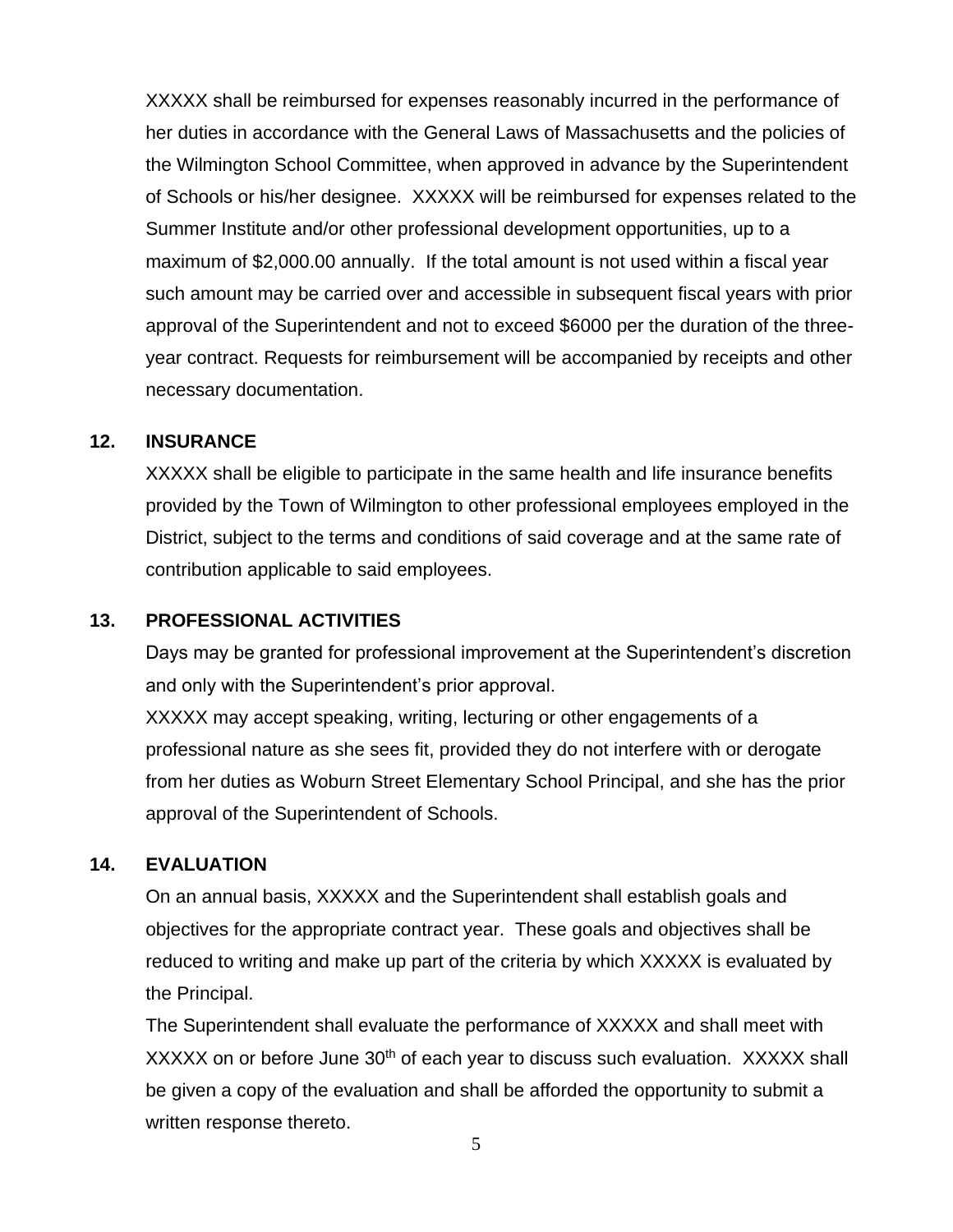# **16. ENTIRE CONTRACT**

This Agreement embodies the whole agreement between the Wilmington School District and XXXXX and there are no inducements, promises, terms, conditions or obligations made or entered into by either party other than those contained herein. This Agreement supersedes all prior Agreements between the parties. This Agreement may not be changed except by a subsequent agreement in writing signed by all parties.

## **17. INVALIDITY**

If any paragraph or part of this Agreement is deemed to be invalid, it shall not affect the remainder of said Agreement, but said remainder shall be binding and effective against all parties.

IN WITNESS WHEREOF, the parties have hereunto signed and sealed this Agreement and duplicate thereof this \_\_\_\_\_day of \_\_\_\_\_\_\_\_\_\_, 2019.

**XXXXX**

By: \_\_\_\_\_\_\_\_\_\_\_\_\_\_\_\_\_\_\_\_\_\_\_\_\_\_\_ \_\_\_\_\_\_\_\_\_\_\_\_\_\_\_\_\_\_\_\_\_\_\_\_\_\_\_\_

XXXXX Date

# **WILMINGTON SCHOOL DISTRICT**

By: \_\_\_\_\_\_\_\_\_\_\_\_\_\_\_\_\_\_\_\_\_\_\_\_\_\_\_ \_\_\_\_\_\_\_\_\_\_\_\_\_\_\_\_\_\_\_\_\_\_\_\_\_\_\_\_

Mr. Glenn Brand Date Superintendent of Schools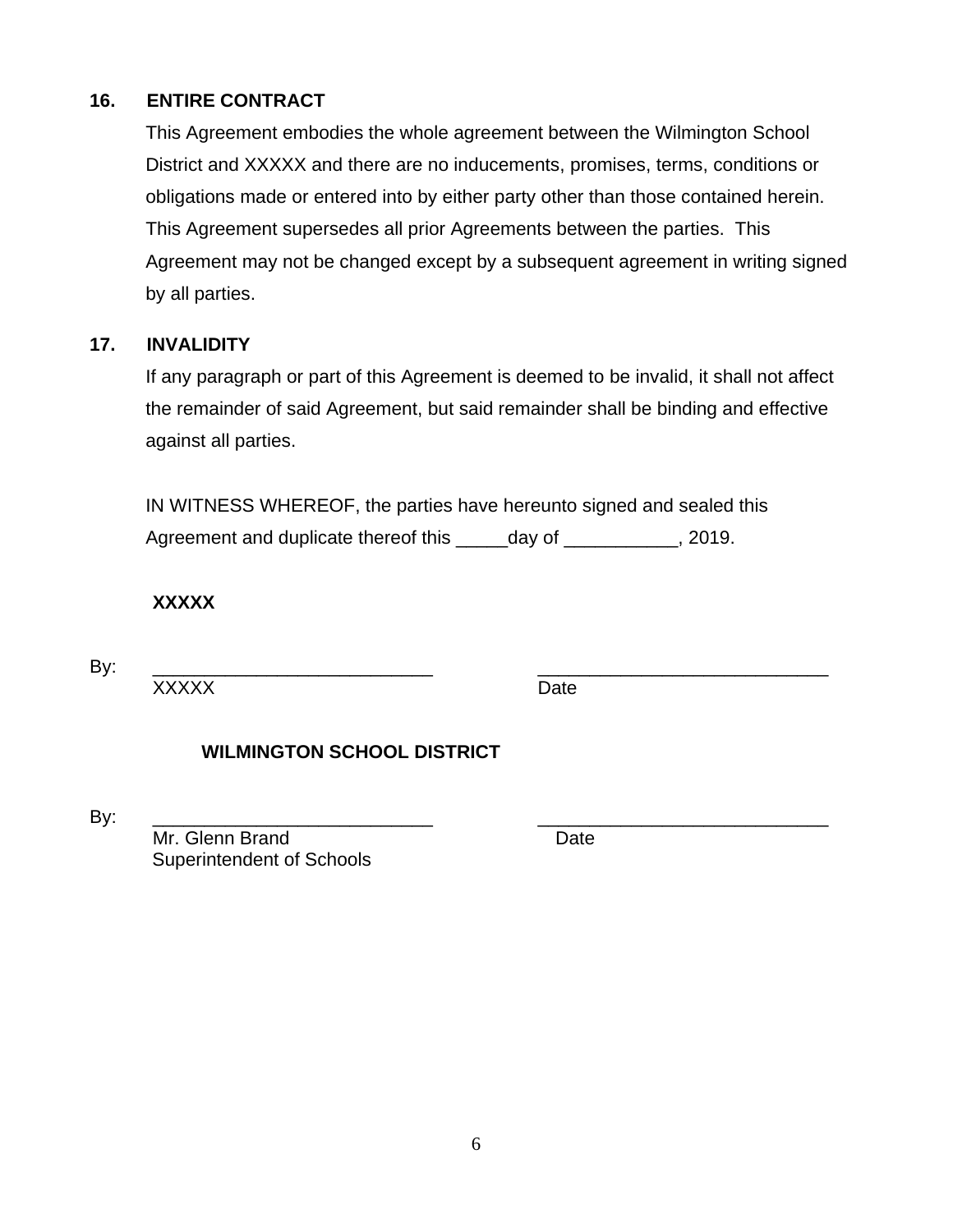### **CONTRACT OF EMPLOYMENT BETWEEN THE WILMINGTON SCHOOL DISTRICT AND MS. XXXXX**

This Contract of Employment (hereinafter "the Contract" or "the Agreement") is made this \_\_\_\_ day of \_\_\_\_\_\_\_\_, 2021, between the Wilmington School District, (hereinafter referred to as "the District"), and XXXXX (hereinafter "XXXXX" or "the Wilmington Middle School Principal").

In consideration of the mutual promises contained herein and other good and valuable consideration, the receipt of which is hereby acknowledged, the parties hereto agree as follows:

# **7. EMPLOYMENT**

The District hereby employs Dr. Quirks the Wilmington Middle School Principal for Wilmington Public Schools and XXXXX accepts employment as the Wilmington Middle School Principal in the Wilmington Public Schools, subject to the terms and conditions hereinafter provided.

# **8. TERM**

The term of this Agreement shall commence on July 1, 2021 and end June 30, 2024. The District will notify XXXXX of its intent to renegotiate or terminate the Contract, in writing, at least sixty (60) calendar days prior to the end of the contract period. During the contract term, XXXXX may voluntarily leave the employment of the Wilmington Public Schools, provided she serves the Superintendent of Schools with written notice at least ninety (90) calendar days in advance of her expected departure date.

# **9. COMPENSATION**

The District agrees to pay Dr. Quirk, in consideration of the faithful, diligent and competent performance of her duties and responsibilities as provided herein, the job description attached hereto, and the status and regulations of the Commonwealth, at the following annual rate of pay:

D. Effective 7/1/2021-6/30/2022: One hundred thirty thousand dollars (\$130,000) annually, less appropriate deductions.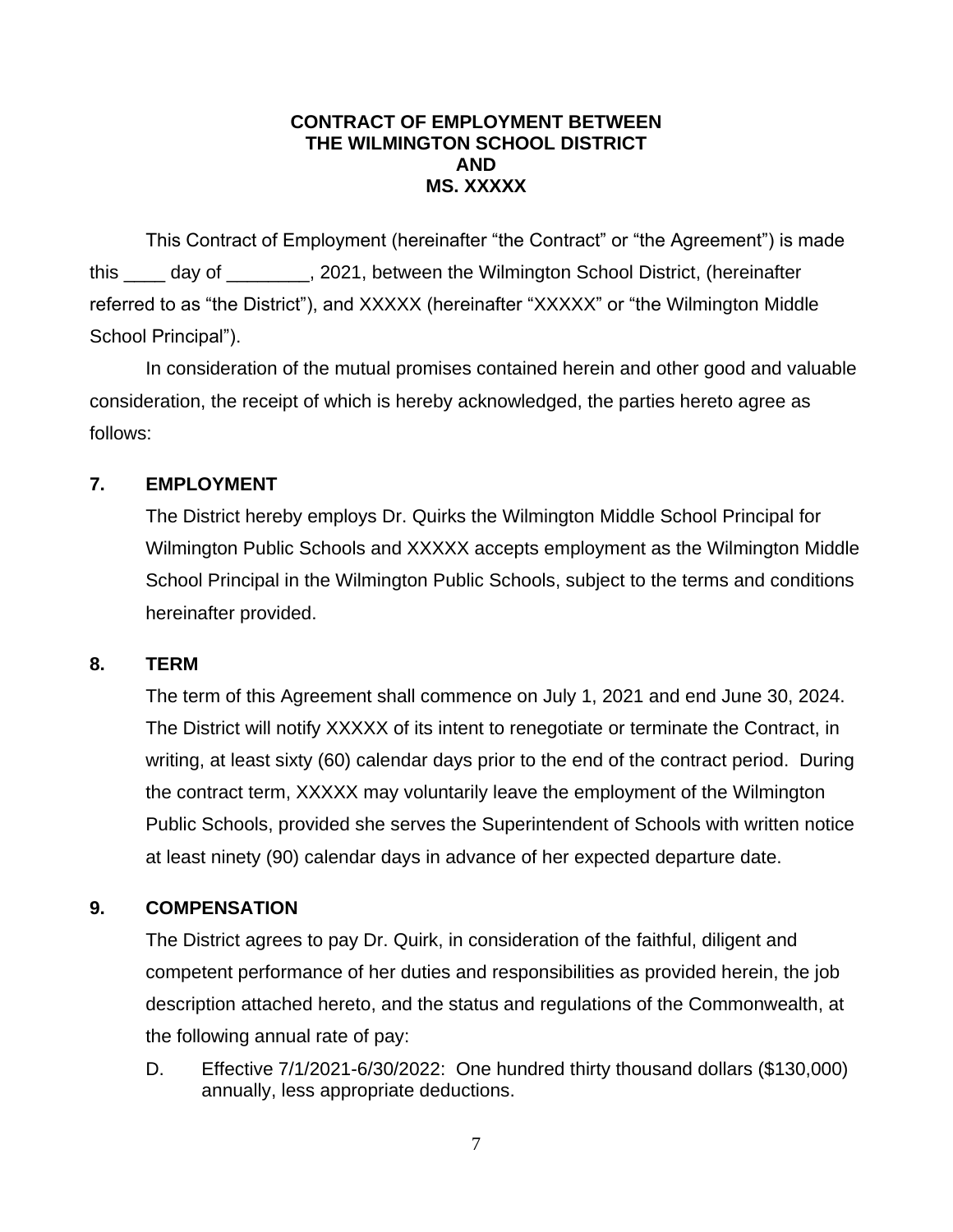- E. Effective 7/1/2022-6/30/2023: Merit pay increase in a range of zero (0) to four (4) percent of the previous year's salary with the actual increase to be determined by the Superintendent based upon the quality of performance demonstrated by the Principal during the previous year and economic conditions.
- F. Effective 7/1/2023-6/30/2024: Merit pay increase in a range of zero (0) to four (4) percent of the previous year's salary with the actual increase to be determined by the Superintendent based upon the quality of performance demonstrated by the Principal during the previous year and economic conditions.

The salary shall be payable in twenty-six (26) equal installments.

# **10. DUTIES AND RESPONSIBILITIES**

XXXXX shall be the educational leader and manager of the Wilmington Middle School and shall supervise the operation and management of the school and school property in a competent manner, subject to the supervision and direction of the Superintendent. She shall diligently, faithfully and competently perform the duties and responsibilities imposed upon or required of the Wilmington Middle School Principal under: I. The statutes of the Commonwealth including, without limitation, M.G.L. Chapter

- 71, as amended by the Education Reform Act.
- J. The policies of the School Committee.
- K. The District and Schools annual improvement goals.
- L. Regulations of local and state agencies.
- M. The job description for the position of WILMINGTON MIDDLE SCHOOL PRINCIPAL.
- N. Directives of the Superintendent of Schools or his/her designee.
- O. The provisions of this Agreement.
- P. The Principal's individual goals as established by the Principal and/or the Superintendent or his/her designee.

XXXXX shall furnish and maintain throughout the term of this contract a valid and appropriate certificate qualifying her to act as Wilmington Middle School Principal pursuant to M.G.L. Chapter 71, §38G and regulations promulgated thereunder.

# **11. WORK DAY - WORK YEAR**

# D. WORK DAY

XXXXX recognizes that the proper performance of her duties and responsibilities will require her to work longer than the school day and that her duties and responsibilities are not confined to prescribed hours.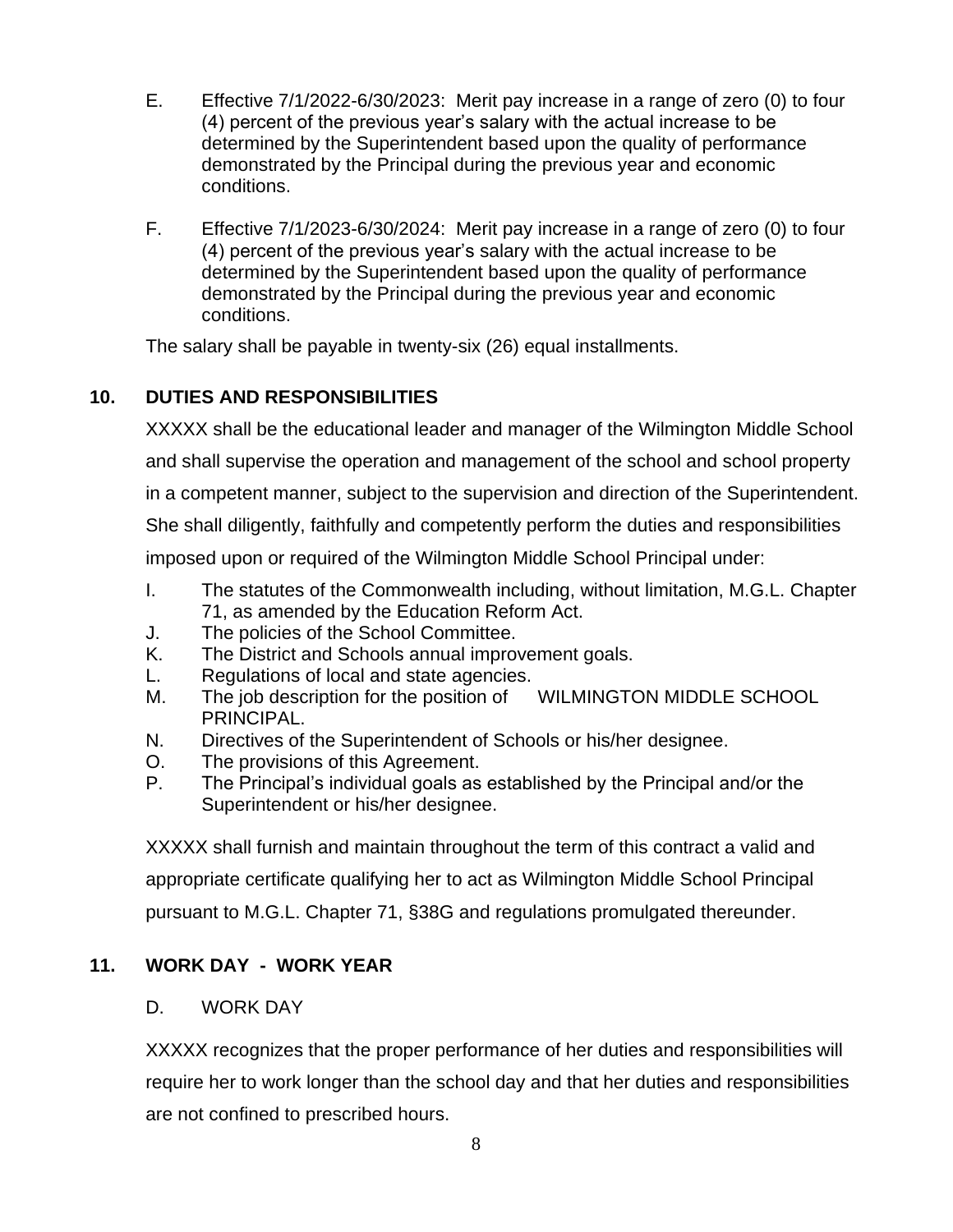#### E. WORK YEAR

Dr. Quirk's work year shall be 260 days.

### C. VACATION DAYS

 Twenty (20) vacation days will be granted to XXXXX each contract year. XXXXX shall give prior written notice to the Superintendent of Schools when she intends to use vacation days.

## G. HOLIDAYS

XXXXX shall receive time off with pay for the following holidays: New Year's Day; Martin Luther King, Jr. Day; President's Day; Patriots' Day; Memorial Day; Juneteenth Day; Independence Day; Labor Day; Columbus Day; Veterans' Day; Thanksgiving Day; the day after Thanksgiving; and, Christmas Day. In the event that a holiday falls on a Sunday, XXXXX shall receive the following Monday as holiday with pay. Further, if XXXXX is on vacation or sick leave when a holiday occurs, she will not be provided with holiday pay in addition to vacation or sick leave pay.

### **12. DISMISSAL, DEMOTION, OR SUSPENSION**

The Superintendent may suspend, demote or dismiss XXXXX during the term of this Agreement, or any extension or renewal thereof, for good cause. "Good cause" shall mean any grounds put forth by the Superintendent which are not arbitrary, irrational, unreasonable, in bad faith, or irrelevant to the sound operations of the school system. It is expressly understood and agreed that the non-reappointment or non-renewal of XXXXX by the Superintendent upon the expiration of this Agreement shall not be considered a dismissal and shall not be subject to the good cause standard set forth above.

# **7. SICK LEAVE**

XXXXX shall be entitled to a sick leave benefit of eighteen (18) days sick leave per contract year, to accumulate to a maximum of one hundred eighty (180) days. Up to five (5) sick leave days may be used each contract year for the purpose of attending to a member of Dr. Quirk's immediate family who is ill or injured. In the case of

9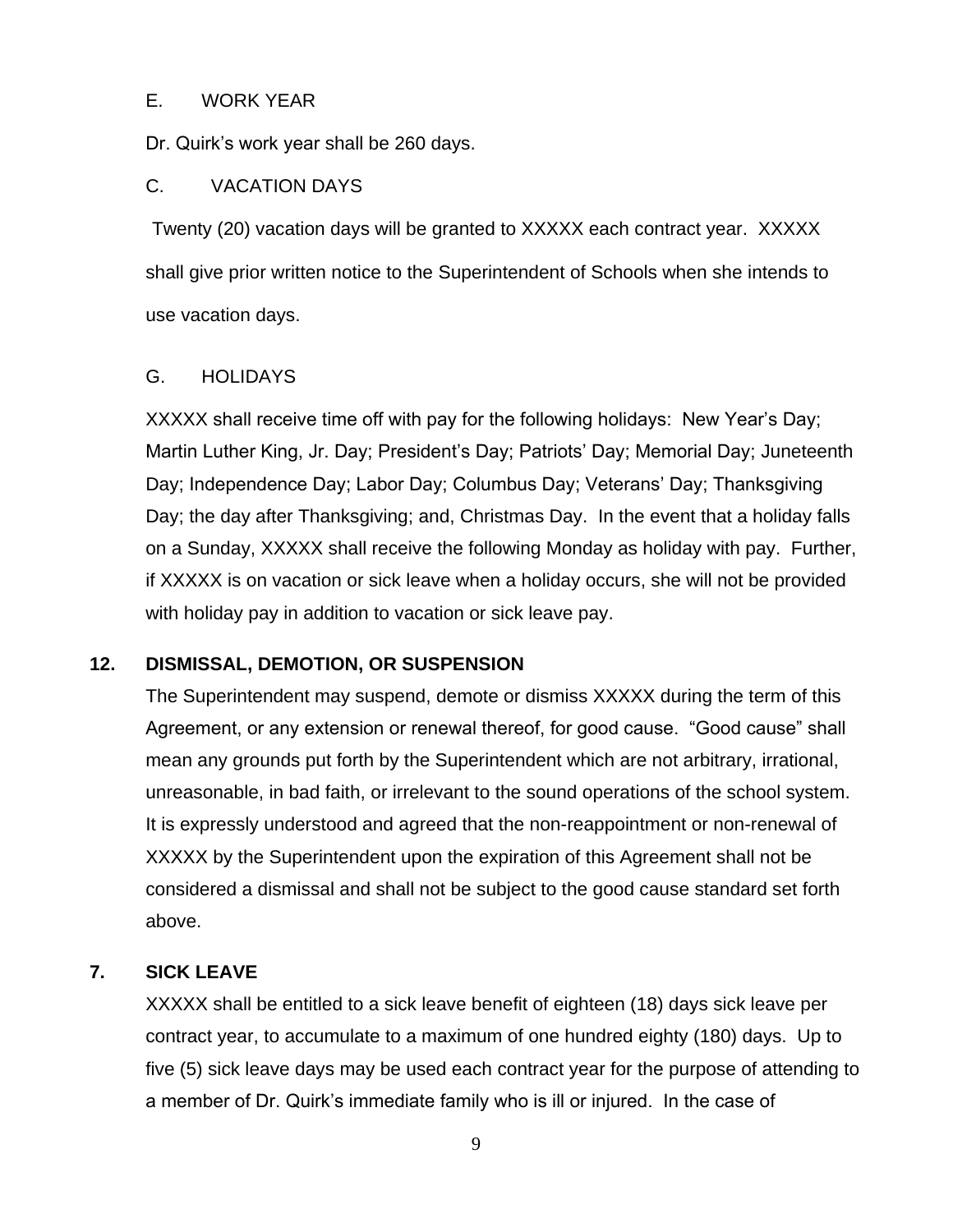prolonged illness or injury, XXXXX shall be responsible for keeping the Superintendent informed of her progress and anticipated date of return to work. Immediate family, as used herein, shall mean spouse, child, mother or father.

XXXXX may be required to submit, upon request of the Superintendent, or his/her designee, appropriate medical documentation as proof of illness or injury. The District reserves the right, at its expense, to require XXXXX to be examined by a doctor of its choice.

The Superintendent, upon written request of Dr. Quirk, may grant XXXXX who has exhausted her annual accumulated sick leave, additional sick leave with pay. The Superintendent shall notify the School Committee in the event he/she were to grant XXXXX any additional days.

## **8. PERSONAL LEAVE**

XXXXX shall be entitled to three (3) personal days leave annually to transact business which cannot be conducted outside the normal working hours. Personal days shall be used with the advance approval of the Superintendent. Such request shall be made in writing as soon as possible but not less than forty-eight (48) hours before the absence occurs. Unused personal days shall not be carried over from year to year.

### **9. BEREAVEMENT LEAVE**

XXXXX shall be granted up to five (5) days leave with pay on account of a death in the immediate family. Immediate family means spouse, child, parent, brother, sister or member of the household in which XXXXX is living.

An absence of up to three (3) days shall be granted for the purpose of attending the funeral of the Dr. Quirk's grandchild, grandparent, aunt, uncle, niece, nephew, first cousin, mother-in-law, father-in-law, sister-in-law or brother-in-law.

At the discretion of the Superintendent, additional time with or without pay may be allowed.

### **15. JURY DUTY**

In the event that XXXXX is called for jury duty, she will be permitted to be absent from work and shall be paid for time spent as a juror, the difference between the amount received for jury duty and the amount she would have received for regular salary.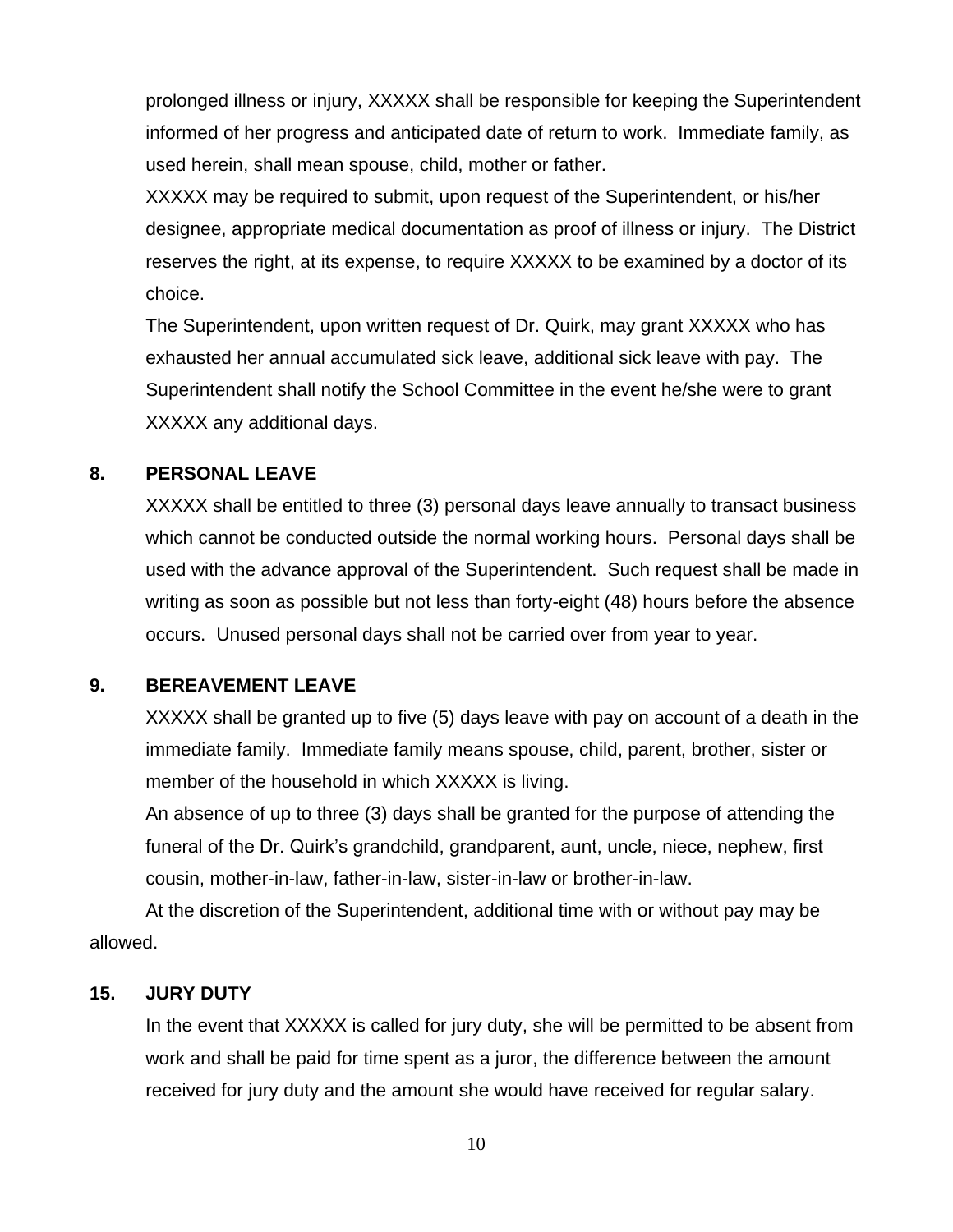## **16. EXPENSE REIMBURSEMENT**

XXXXX shall be reimbursed for expenses reasonably incurred in the performance of her duties in accordance with the General Laws of Massachusetts and the policies of the Wilmington School Committee, when approved in advance by the Superintendent of Schools or his/her designee. XXXXX will be entitled to a cell phone allowance of \$700 per year. XXXXX will be reimbursed for expenses related to the Summer Institute and/or other professional development opportunities, up to a maximum of \$2,000.00 annually. If the total amount is not used within a calendar year such amount may be carried over and accessible in subsequent years with prior approval of the Superintendent and not to exceed \$6000 per the duration of the three-year contract. Requests for reimbursement will be accompanied by receipts and other necessary documentation.

### **17. INSURANCE**

XXXXX shall be eligible to participate in the same health and life insurance benefits provided by the Town of Wilmington to other professional employees employed in the District, subject to the terms and conditions of said coverage and at the same rate of contribution applicable to said employees.

### **18. PROFESSIONAL ACTIVITIES**

Days may be granted for professional improvement at the Superintendent's discretion and only with the Superintendent's prior approval.

XXXXX may accept speaking, writing, lecturing or other engagements of a professional nature as she sees fit, provided they do not interfere with or derogate from her duties as Wilmington Middle School Principal, and she has the prior approval of the Superintendent of Schools.

### **19. EVALUATION**

On an annual basis, XXXXX and the Superintendent shall establish goals and objectives for the

appropriate contract year. These goals and objectives shall be reduced to writing and make up part of the criteria by which XXXXX is evaluated by the Superintendent.